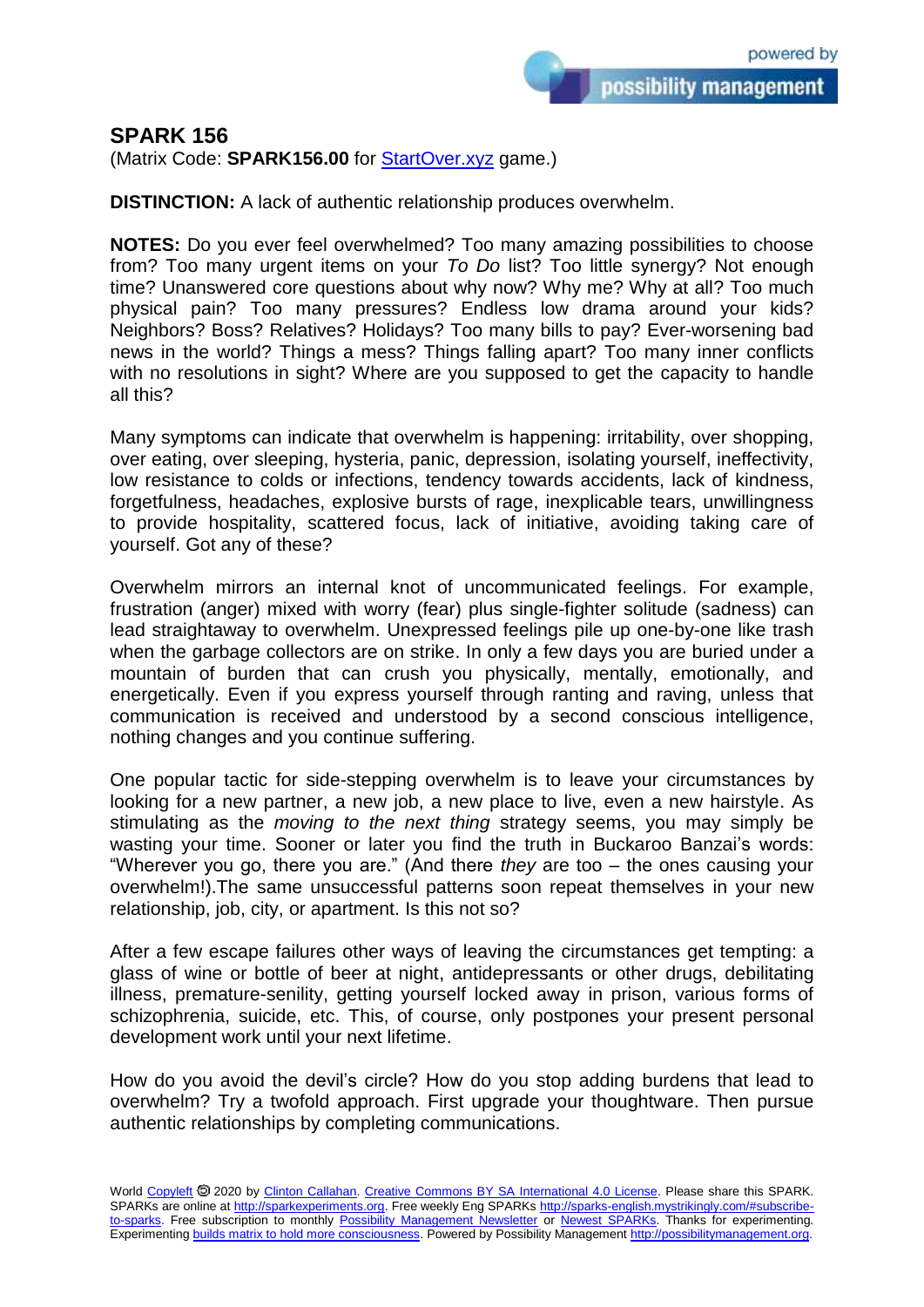The thoughtware to upgrade are your unexamined assumptions. For example, by assuming: *the future will be like the past*, or: *I am in this moment powerless*, your internal conditions attract overwhelm like cheese attracts mold. Instead of making any assumptions at all, just experience your breathing. Check where your attention goes. Are you repeating those assumptions to yourself? Instead just breathe. Don't allow assumptions to make you so big that you no longer fit into a small now. The assumptions are false. Take them off like too many coats on a hot day. This way you retain the option of making completely new decisions about your life every three seconds. Without assumptions you stay involved in nature's flow and your future can show up unexpectedly.

At the same time you empty your closet full of assumptions, learn to complete communications to bring authenticity to your relationships. Digesting your daily life requires engaging a second collaborative consciousness. Opening yourself to authentic interactions with a second awareness catalyzes mini-transformations. This is an amazing secret.

But the qualifier that the relationship be *authentic* is crucial. Even if you have no role model for this you can do it. You are designed for it. Authentic relationship has two parts. First you make the decision to open your festering innards to sunlight and let your particular neurotic insanity be known. It may feel like you are dying. It may feel like a volcano of embarrassment. So what? You prefer feeling overwhelm? Second, you make up your mind to trust someone else. This might feel even worse.

It can help to recognize that it is not the circumstances that create your overwhelm*. It is the stories you use to arrange your relationship to the circumstances that creates your overwhelm*. Ask people to do the experiments below with you and decide to get radically honest with them. Reveal how it seems: *She is hurting me. I don't know how. He won't let me. It never changes. I am not good enough. Nobody understands me. It is impossible for me!* And so on. When the second person agrees to not judge, not rescue, not heal, and not pity you, but only to listen and repeat back what you say, your stories unravel when they hear them. Some stories may bubble to the surface from deep in your underworld or your ancient past. The objectivity of the second person's consciousness shines light on the convoluted games you have been playing, and you gain the chance to get off it, to quit playing victim. By carrying fewer (or at least different) stories you more easily enter the smallness of the present moment where your power to choose something completely different from what is happening right now originates.

## **EXPERIMENTS:**

Here are three anti-overwhelm experiments to try which can also be combined into a weekly meeting:

1. **SPARK156.01** Have a CCC (*Conscious Complainers' Club*). Come together in a group of at least three people and nonstop for fifteen minutes (or as long as it takes) passionately state in rapid succession everything that is bothering you, who is a nuisance, what insane things they do, whatever is not working. Seethe, tirade, harangue, blame, resent, complain. Say what you hate about what is going on in your life. Plot glorious and outrageous revenge together. Use "I" statements. Be clear and specific. Give names, dates, places, and